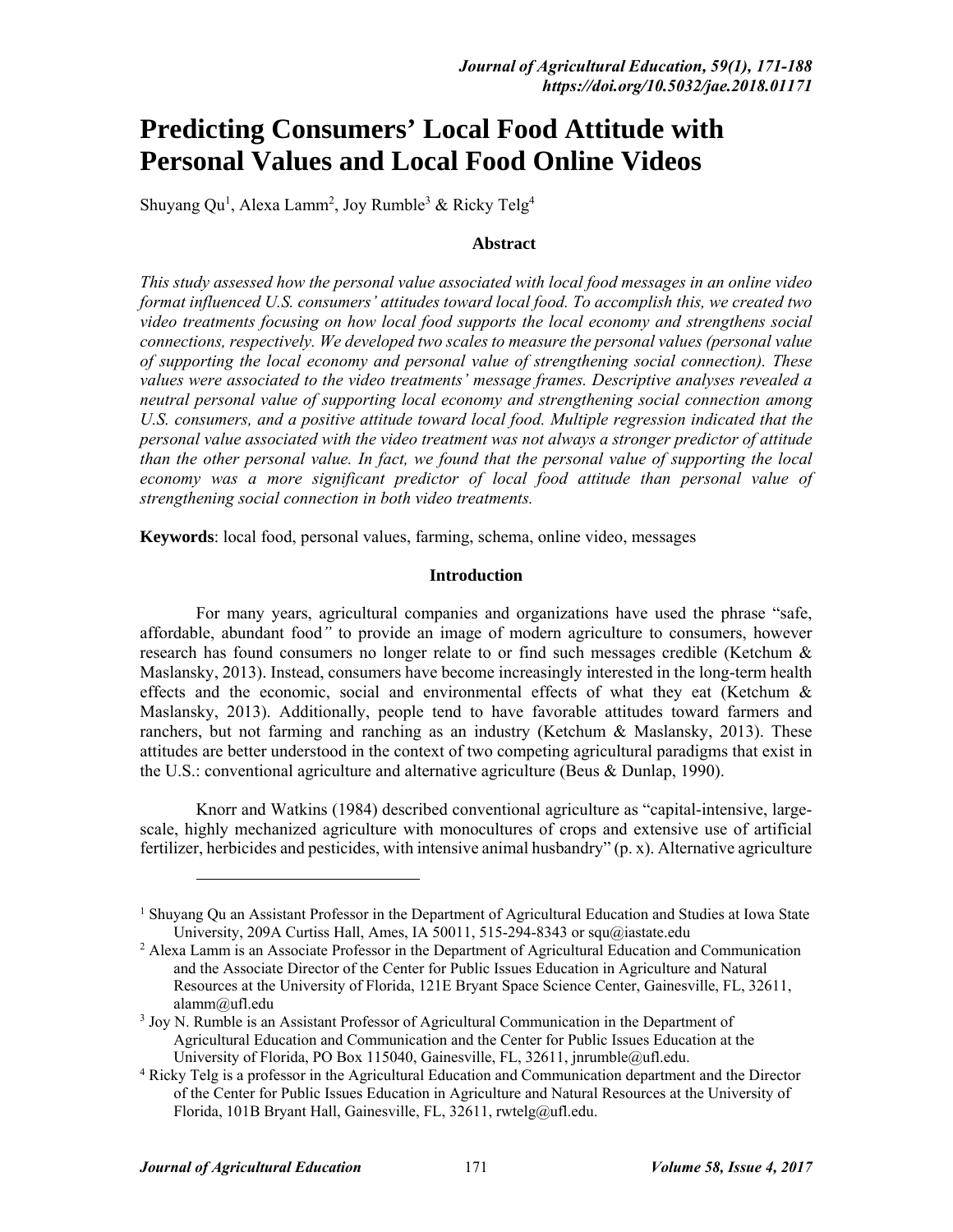is more difficult to define because of its vast diversity, such as organic agriculture, sustainable agriculture, and low-input agriculture (Buttel, Gillespie, Janke, Caldwell, & Sarrantonio, 1986). The Alternative Farming System Information Center (AFSIC) has reported that practices and enterprises of alternative agriculture are anything distinguished from conventional agriculture using "direct marketing and other entrepreneurial marketing strategies" (Schuck, 1988, p. 1).

The United State Department of Agriculture (USDA) developed AFSIC to "identify resources about sustainable food systems and practices in support of its effort to ensure a sustainable future for agriculture and farmers worldwide" (USDA National Agricultural Library, 2016, para. 1). Land-grant colleges of agriculture have also been placing emphasis on education, research, and outreach of alternative agriculture (Buttel & Gillespie, 1988; Parr, Trexler, Khanna, & Battisti, 2007).

Placing an emphasis on local food is part of the alternative agriculture. Feenstra (2002) described local community food systems as a way to collaboratively build sustainable food economies that are locally based, making the distribution process one that becomes centered in a certain place in terms of economics as well as environmental and social health. Local food has also been described as a "championed" response to conventional agricultural production and supply (Ilbery & Maye, 2006, p. 352).

Research studies have identified local food's superior food quality, potential of improving consumers' nutrition and leading consumers to healthier food options (Ahern, Brown, & Dukas, 2011; Salois, 2011; Martinez et al., 2010; Norberg-Hodge, Merrifield, Gorelick, 2002; Saarinen, Jantunen, & Haahtela, 2010), although other research counter argued that local foods are not necessarily more nutritious or fresh (Edwards-Jones, 2010). Factors such as consumption patter and food availability should be taken into consideration. Studies have also indicated local food's ability to empower small scale producers as most local food chains eliminate the middlemen between purchasers and consumers (Norberg-Hodge et al. 2002; Tropp, 2014). However, the capability of meeting the food safety guidelines and sustaining the needs of the consumers from small scale producers were called into question (Godette, Beratan, & Nowell, 2015).

The social benefits of local food have also been documented in the literature, and findings indicate that having people actively engaged in the food system enables individuals in the community to build connections within the community, improve the social awareness, and thus enhance the place they live (Kato, 2014; Perrett, & Jackson, 2015). Some scholars expressed their concerns of linking the social benefits directly to the scale of food (Belliveau 2005; DuPuis  $\&$ Goodman 2005; Hinrichs, 2003; Johnston & Baker 2005), and the limit of local scale should be considered before implementing local food as the solution of a social issue (Lake, Sisson, & Jaskiewicz, 2015).

Researchers have emphasized the importance of communicating continuously about the local food movement. Bianchi and Mortimer (2015) stressed the importance of developing communication materials explaining how consuming local food supports local businesses and farmers, and suggested effective local food campaigns would reinforce personal values associated with local consumption. Goodwin (2013) suggested message testing could be used to address the local food conversation.

Using the appropriate communication format plays a critical role in effective communication (Webster & Ksiazek, 2012), and video has become a common communication method for promoting products, and has recently been considered the most powerful storytelling medium (Schroeder, 2015) as well as the most utilized content medium by marketers (Borowski,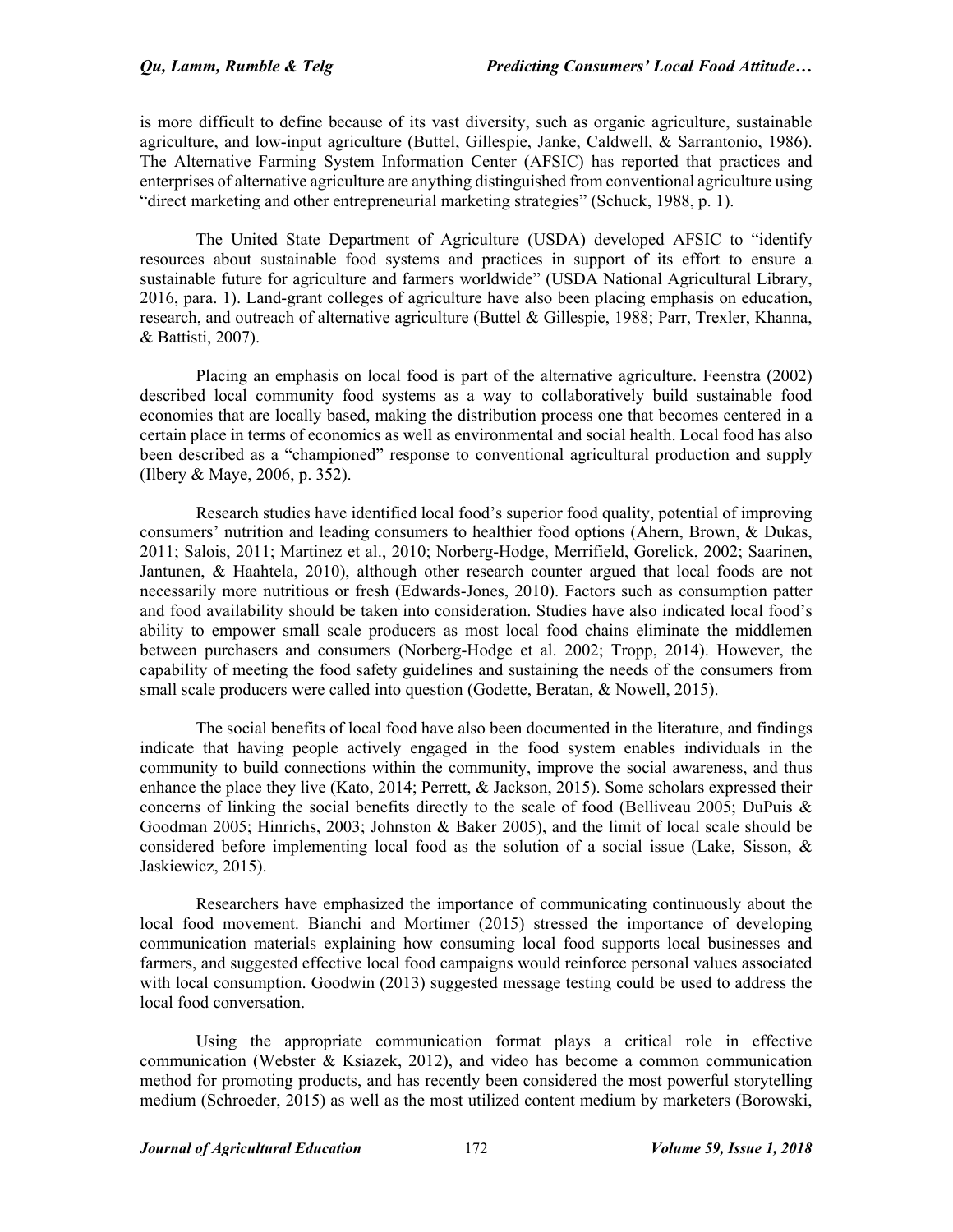2014). Online video's characteristics of being entertaining, informational, and engaging have also gained approval from a variety of audiences (Hagerty, 2008; Schroeder, 2015, Trimble, 2015).

Recently, the United States (U.S.) Farmers and Ranchers Alliance suggested that if consumers' concerns about food and agriculture continue to go unaddressed, communication efforts will never be able to enhance the credibility of the agricultural industry (Schroeder, 2015). Therefore, it becomes important to examine how deep-rooted values drive the effect of local food messages on consumers' attitude toward local food. Specifically, this study investigated how two personal values influenced the effect of online video on consumers' attitude toward local food. This study adds to Priority Five and Six of the National Research Agenda of the American Association for Agricultural Education: "Efficient and Effective Agricultural Education Programs" and "Vibrant, Resilient Communities" (Roberts, Harder, & Brashears, 2016, p. 41, p. 49), and contributes to the research questions under the priorities, "What methods, models, and programs are effective in communicating with diverse audiences?" (p. 43) and "How do agricultural leadership, education, and communication teaching, research, and extension programs impact local communities?" Further, this research was necessary to inform agricultural educators and communicators on how to effectively influence the public about agriculture from the aspect of local food, which enhances economy and social connections in a local community.

## **Literature Review**

Framing theory was one of the theories used to guide this study as we considered the two discourses we were interested in regarding local food: enhancing local economy and strengthening social connections. Shoemaker and Reese (1996) referred to framing as the way journalists and other communicators present information, which resonates with audiences' existing schemas. Per the assumption of the sociological approach to framing, human beings are incapable of fully understanding the world and rely on the information that is available to them to make sense of the world (Goffman, 1974; Heider, 1959; Scheufele, 2000). The information individuals obtain is largely influenced by how journalists and communicators frame the information (Scheufele, 1999). Framing provides media audiences with "greater apparent relevance to the issue than they might appear to have under an alternative frame" by stressing certain values and facts (Nelson, Clawson, & Oxley, 1997, p. 567). However, framing is not a "magic bullet" to change an audience's perceptions and attitude (Cantril, Gaudet, & Herzog, 1940). A wide-range of literature on framing has revealed framing effects are not universal and individual characteristics such as demographics and personal experience have a great amount of influence on opinions (Brewer, 2003; Druckman, 2001, 2004; Druckman & Nelson, 2003).

How audiences process and interpret information varies based on their "preexisting meaning structures or schemas" (Scheufele, 1999, p. 105). As indicated in Scheufele's (1999) process model of framing, existing audience frames moderate the relationship between media frames and their outcome to an audience. Scheufele and Iyengar (2012) stated framing effects vary in strength depending upon audiences' preexisting schema (p. 14).

Given the effect of personal schema on decisions-making processes, we used schema theory to guide this study in light of its connection between information processing and attitude. Neisser (1976) regarded schemata as "the medium by which the past affects the future; information already acquired determines what will be picked up next" (p. 74). When new information is presented, individuals search for existing schemata for satisfying interpretations (Axelrod, 1973). Those who find satisfying interpretation for the new information may extend usage of the selected schema, upgrade source credibility, and use this schema with more confidence in the future. If the new information fails to match any existing interpretations, people will place blame with either the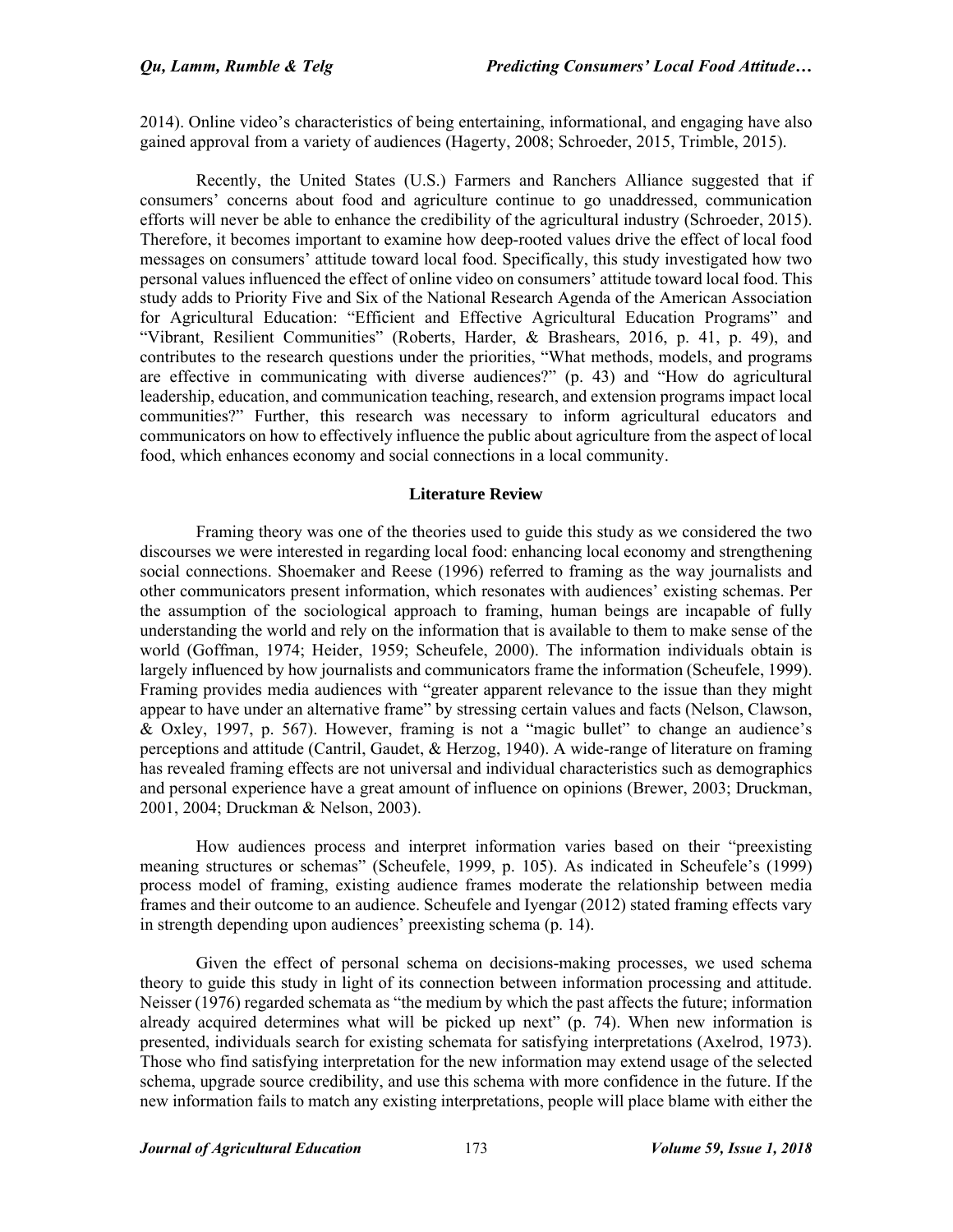old or the new information source. These individuals will either exit the new information processing with their old interpretation or combine old and new information to find new explanations. If they are successful in combining information, a person may modify or extend usage of selected schema and use the interpretation, with more confidence in the future (Axelrod, 1973).

Personal values play important roles in forming schema that guide attitudes and behaviors (Schwartz & Bilsky, 1987). Rokeach (1973) defined *values* as "enduring beliefs that a specific mode of conduct or end-state of existence" (p. 5). Values have often been treated as stable mental structures that vary little by situation (Hitlin & Piliavin, 2004). This trait of values distinguishes itself from *attitude*, where *attitude* is "an organization of several beliefs around a specific object or situation" (Rokeach, 1973, p. 18). The values an individual follows play an important role in consumer attitude and the decision-making process on food choice (Burgess, 1992; Honkanen, Verplanken, & Olsen, 2006; Vermeir & Verbeke, 2008).

Personal value is also an important indicator of the framing effect of an issue. Previous literature on public opinion has revealed the receptivity to an issue frame is determined by the consistency between the message conveyed in the frame and the audience member's personal beliefs and values (Haider-Markel & Joslyn, 2001; Ramírez & Verkuyten, 2011; Zaller & Feldman, 1992). When individuals link their attitude of an issue to important values, the communication messages are usually less effective (Douglas, Westley, & Chaffee, 1970; Johnson & Eagly, 1989). However, when the message is consistent with the audience member's personal values, a positive attitude of the issue can be predicted (Hullett, 2002; Maio & Olson, 1994).

Consumer attitude is a relatively stable state, which implies a degree of resistance to change (Eagly & Chaiken, 1995), with strong attitudes being more predictive of consequent behavior (Eagly & Chaiken, 1995). The fact that audience attitudes moderate the relationships between the received media information and behavioral outcomes makes attitude a valuable concept for mass media research (Petty et al., 2009). With additional research showing the success of a media campaign was determined by whether the campaign changed the media recipient's attitudes in the desired direction or would lead to the desired behavior change (Petty, Brinol, & Priester, 2009).

Previous research has demonstrated consumers exhibit positive attitudes toward local food (Bianchi & Mortimer, 2015; Godette et al., 2015) and that local food consistently has been considered fresher and more nutritious (Chambers, Lobb, Butler, Harvey, & Traill, 2007; Zepeda & Leviten-Reid, 2004), better for the local community (Morris & Buller, 2003; Qu, Roper, & Rumble, 2014; Thilmany, Bond,  $\&$  Bond, 2008), and more environmentally friendly (Gracia  $\&$ Albisu, 2001; Zepeda & Leviten-Reid, 2004) than conventional products.

## **Purpose and Objectives**

The purpose of this study was to assess how a personal value associated with the local food messages delivered through online videos influenced U.S. consumers' attitudes toward local food. Each of the online videos was developed to feature how local food supports the local economy and builds social connections, respectively. The personal values associated with the two videos were the personal value of supporting the local economy and the personal value of strengthening social connection. The specific objectives were:

**Objective 1:** Describe U.S. consumers' personal value of supporting the local economy, personal value of strengthening social connections, and attitude toward local food after watching an assigned online video about how local food supports the local economy or after watching an assigned online video about how local food strengthens social connection.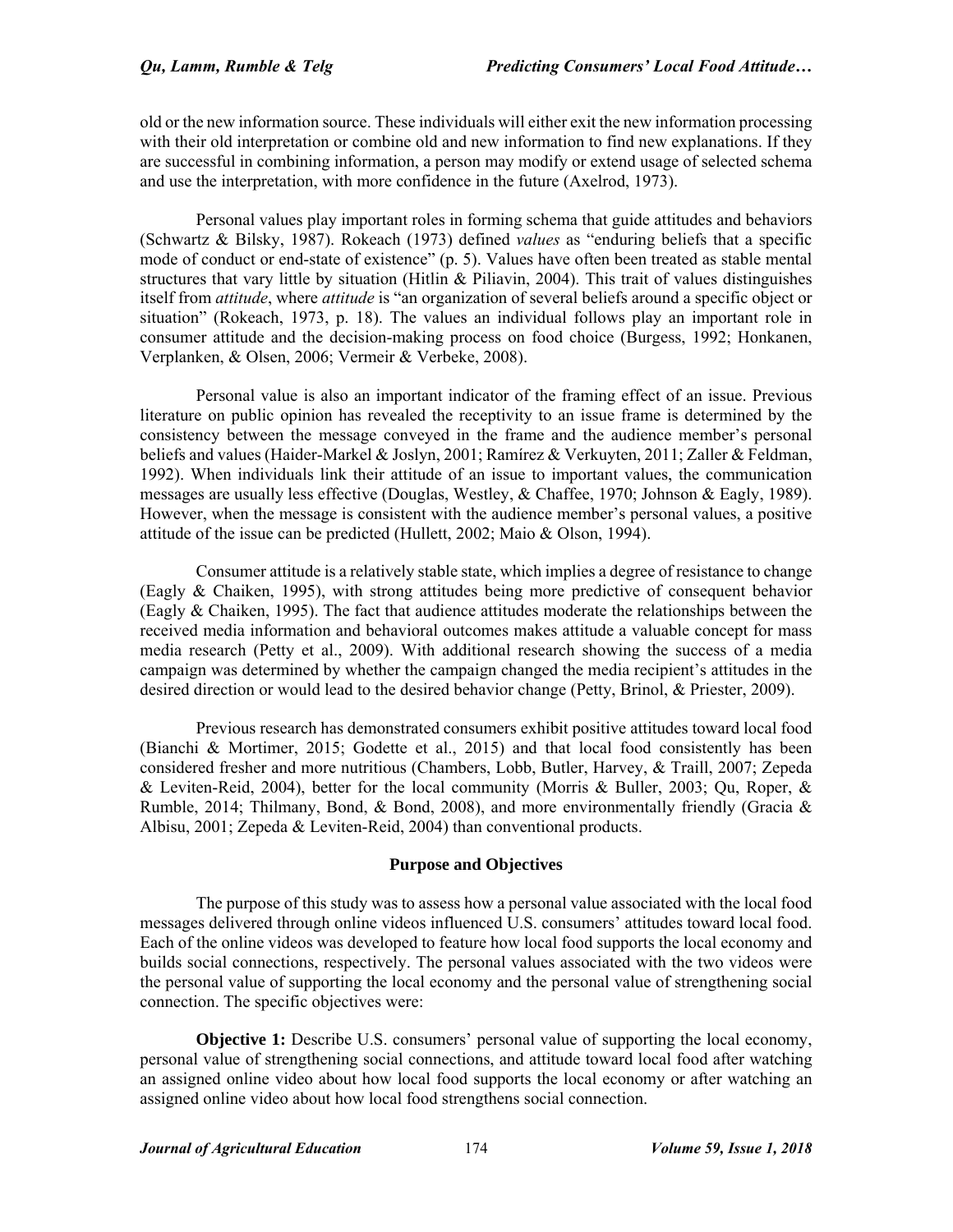**Objective 2:** Determine if U.S. consumers' personal value (personal value of supporting the local economy; personal value of strengthening social connection) associated with the message frame on their assigned video (an online video featuring local food benefiting local economy; an online video featuring local food benefiting local economy strengthening social connection) predicts their attitudes toward local food.

The hypothesis used was that the personal value associated with the treatment message frame was a stronger predictor of attitude toward local food than the other personal value.

### **Methods**

This study was part of a national study examining U.S. consumers' food-related perceptions and behaviors, where we designed a between-subject post-test only experiment to fulfill the objectives. Two video treatments were developed with one focused on how local food supports local economy, and the other focused on how local food strengthens social connection.

We conducted eight cognitive interviews to ensure that the video treatment was understood as the researcher intended (Dillman, Smyth, & Christian, 2014). Cognitive interviews help researchers revise "wording, question order, visual design, and navigation problems" (Dillman et al., 2014, p. 243). We selected the interviewees from a convenience sample of grocery shoppers residing in California, Florida, Iowa, and Wisconsin. None of the interviewees had an agricultural background. With the feedback provided by the interviewees, we reworded several long sentences for clarity and replaced a few images in the videos to avoid bias.

We also conducted a pilot test in a class within a college of agricultural and life sciences of a large southeastern university to determine instrument reliability and validity. Prior to the pilot test, a panel of experts reviewed the instrument for face and content validity. We selected a panel of experts based on members' knowledge and experience in the fields of consumer attitudes, communication theory, experimental design, survey design, video production, and health and science messaging. The instruments were deemed reliable from the pilot study (Cronbach Alpha value of local economy scale (pilot study) = .75; Cronbach Alpha value of social connection scale (pilot study) = .85; Cronbach Alpha attitude toward local food (pilot study) = .92) as well as in the final data collection (Cronbach's Alpha value of local economy scale  $= .79$ ; Cronbach's Alpha value of social connection scale  $= .85$ ; Cronbach's Alpha attitude toward local food scale  $= .88$ ).

Qualtrics, an online survey company, was selected to distribute the survey, and they provide a non-probability opt-in panel sampling method to recruit respondents representative of U.S. residents age 18 or older. To compensate for the possible error of non-probability sampling such as coverage error and non-randomization, this study weighted the sample data using sex, age, and race from the 2010 U.S. Census data (Baker et al., 2013).

We created the videos with messages specifically about how local food supported local economy and strengthened social connections, respectively. We combined still images that fit the messages in the videos, and to control the effect of stimuli, we kept the messages in both videos in the same style of narration, same tone, same technical effects, and utilized the same intro and outro. We inserted manipulation check questions in the survey to ensure the respondents experienced what the researcher intentionally manipulated (Gravetter  $&$  Forzano, 2015). In addition, at the beginning of the survey, we asked the respondents to test their audio before the video started playing and respond whether they could view and hear a test video. Respondents who were unable to view or hear the video were directed to the end of the survey. To ensure respondents spent sufficient time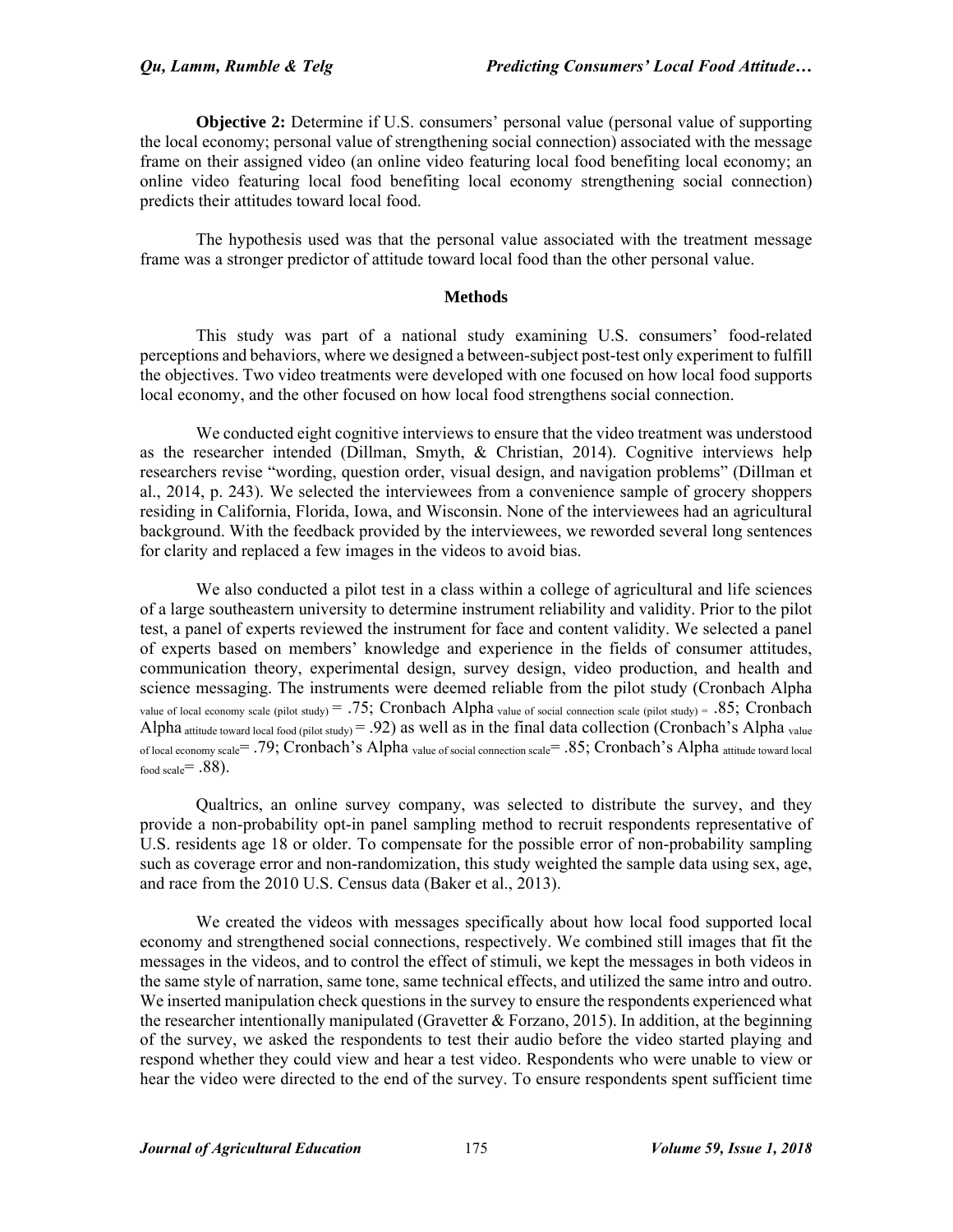viewing the video, respondents could not progress through the survey until 35 seconds had elapsed while they were supposed to be watching the video.

This study is part of a large study examining U.S. consumers' food-related perceptions and behaviors. The original survey was launched on April 26, 2016 for a duration of four days, and closed on April 29, yielding 3,097 responses, 1,024 of which were complete (33.1%). Respondents randomly received one of the video treatments. The original study contains a control group and another video treatment group that are not relevant to the objectives of this study. According to the objectives of this specific study, we removed the irrelevant participants, leaving a total of 432 responses relevant for this study. Table 1 displays the frequencies and percentages of the respondents in each treatment group and the links to the video treatments used in this study.

## Table 1

| Respondents of Each Treatment and Video Treatment Link |  |  |  |  |  |
|--------------------------------------------------------|--|--|--|--|--|
|--------------------------------------------------------|--|--|--|--|--|

|                                                                                 |  | % Video URL                             |
|---------------------------------------------------------------------------------|--|-----------------------------------------|
| Support of local economy treatment                                              |  | 215 $49.8$ https://youtu.be/u-HZXo4GTqE |
| Strengthening social connection treatment 217 50.2 https://youtu.be/wJwHwTGhie4 |  |                                         |

Researchers of this study developed scales for two personal values (personal value of supporting of the local economy and personal value of strengthening social connection) as well as one attitude toward local food. We measured each of the three scales using responses to a list of statements on a 5-point Likert scale (i.e., 1 = *Strongly Disagree*, 2 = *Disagree*, 3 = *Neither Agree nor Disagree*, 4 = *Agree*, 5 = *Strongly Agree*). The two personal value scales were worded in a way to address the personal values in general, not as they specifically related to local food. Each of the personal value measurements had two statements negatively worded and the rest positively worded (e.g., "I prefer that money I spend stay in my neighborhood community" and "Social interaction with members of my neighborhood community is irrelevant to me"). We reverse-coded the negatively worded statements for the analysis. Each of the scales was summed and averaged to generate a mean score. The range of each scale was from one to five. The real limits standard set to interpret the scales were:  $1.00 - 1.49 =$  *Strongly Disagree*,  $1.50 - 2.49 =$  *Disagree*,  $2.50 - 3.49$ = *Neutral*, 3.50 – 4.49 = *Agree*, and 4.50 – 5.00 = *Strongly Agree*.

## **Data Analyses**

We used descriptive statistics to address objective one. For objective two, we hypothesized that respondents' personal value associated with their received video treatment drove the respondent's attitude toward local food. That is, the personal value associated with the video treatment (either supporting the local economy with the local economy video treatment, or strengthening social connection with the social connection video treatment) was expected to be a more significant predictor of attitude toward local food when compared to the other non-associated personal value. To ensure the comparability of the two value scales, the respondents' score for each value was converted to z-scores using the formula,  $z = \frac{x-\mu}{\sigma}$ . Z-scores convey the standard deviations from their means for a normal distribution (Field, 2013). The z-score assisted in making the two personal value scales comparable in the sense that both respondents' personal value scores are compared according to the mean and standard deviation of each personal value.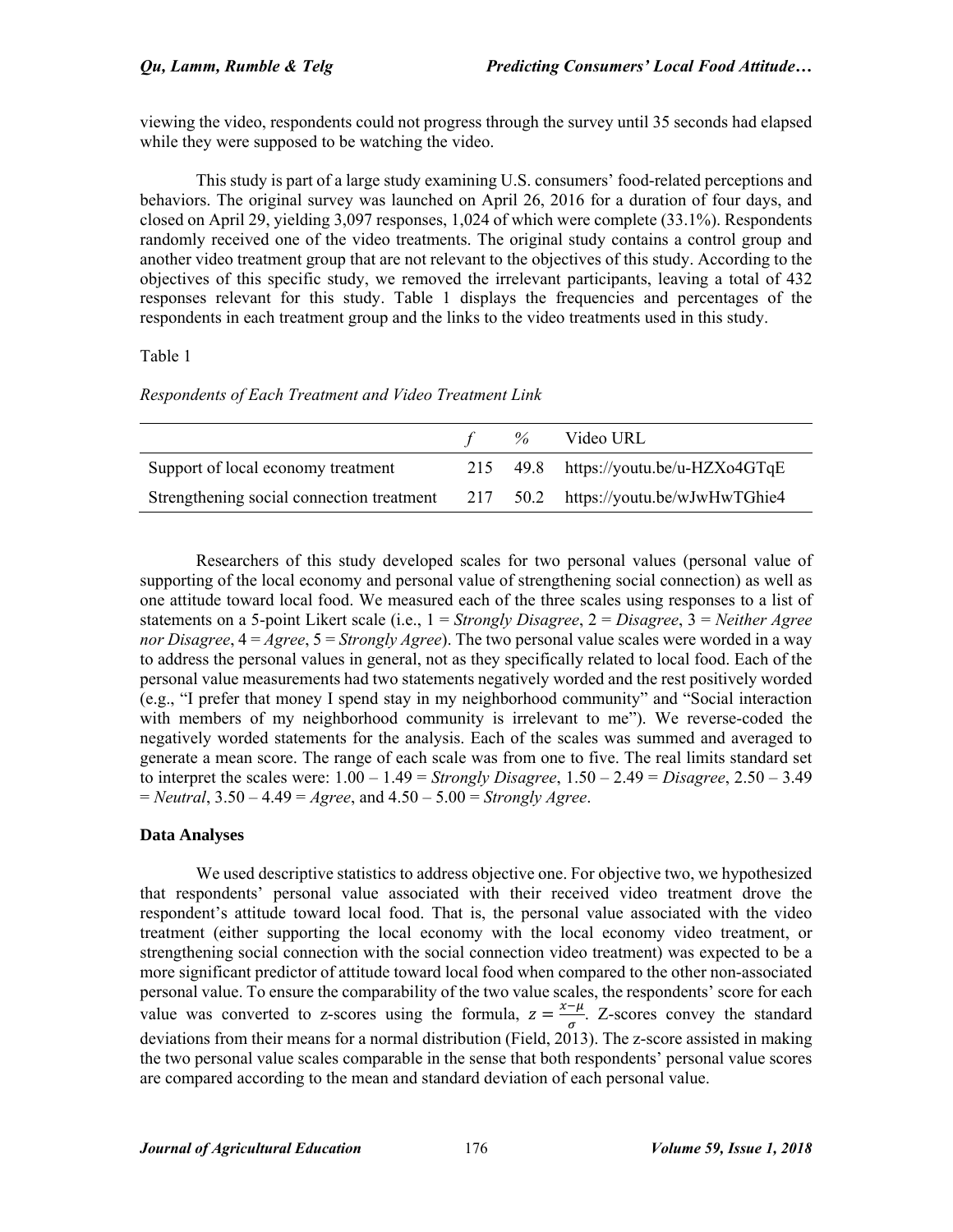Multiple regression was used to determine how each standardized personal value predicted attitude toward local food in each video treatment group. In both treatment groups, we used the zscore of the two personal values to predict the participants' attitudes toward local food. Further, we identified if the personal value associated with the video treatment was the stronger predictor of the attitude toward local food. The predictor variables were the standardized personal values of supporting the local economy (ECO) and strengthening social connection (SOC). The response variable was attitude toward local food. Prior to conducting multiple regression analysis, assumptions of normality, independence, homoscedasticity, additivity and linearity, and multicollinearity were tested and satisfied (Field, 2013).

## **Results**

# **Objective 1**

Objective one was to describe U.S. consumers' personal value of supporting the local economy, personal value of strengthening social connections, and attitude toward local food after watching one of the assigned online videos about how local food supports the local economy or about how local food strengthens social connection.

For the personal value of supporting the local economy, the mean was  $3.44$  (*SD* = .63), indicating respondents held a neutral personal value of supporting the local economy (see Table 2). Similarly, for the personal value of strengthening social connection scale, a mean of 3.45 (*SD* = .72) was determined, indicating a neutral value of social connection. Attitude toward local food in the treatment groups was 3.62 and 3.59 respectively, demonstrating a positive attitude toward local food after viewing either of the two video treatments.

## Table 2

# *Descriptive Analyses of Personal Values and Attitude*

|                                          | Original          |     |        | Standardized | (z- |  |
|------------------------------------------|-------------------|-----|--------|--------------|-----|--|
|                                          | M                 | SD  | M      | SD           |     |  |
| Value of supporting the local economy    | 3.44 <sup>a</sup> | .63 | .01    | 1.01         |     |  |
| Value of strengthening social connection | 3.45 <sup>a</sup> | .76 | $-.00$ | 0.95         |     |  |
| Attitude toward local food               |                   |     |        |              |     |  |
| In local economy treatment               | 3.62 <sup>a</sup> | .62 |        |              |     |  |
| In social connection treatment           | 3.59 <sup>a</sup> | .67 |        |              |     |  |

Note. <sup>a</sup> 1 = *Strongly Disagree*, 2 = *Disagree*, 3 = *Neither Agree nor Disagree*, 4 = *Agree*, 5 = *Strongly Agree*; The real limits standard is: 1.00 – 1.49 = *Strongly Disagree*, 1.50 – 2.49 = *Disagree*, 2.50 – 3.49 = *Neutral*, 3.50 – 4.49 = *Agree*, and 4.50 – 5.00 = *Strongly Agree*.

A majority of the respondents agreed or strongly agreed with the statements, "The prosperity of my neighborhood community economy is important to me," and "I prefer money I spend stay in my neighborhood community." The percentages of combined *agree* and *strongly agree* and combined *disagree* and *strongly disagree* were both close to 30% with the statements "I am all right if the money I spend does not benefit my neighborhood community," and "I hardly think about whether or not the money I spend benefits my neighborhood" (see Table 3).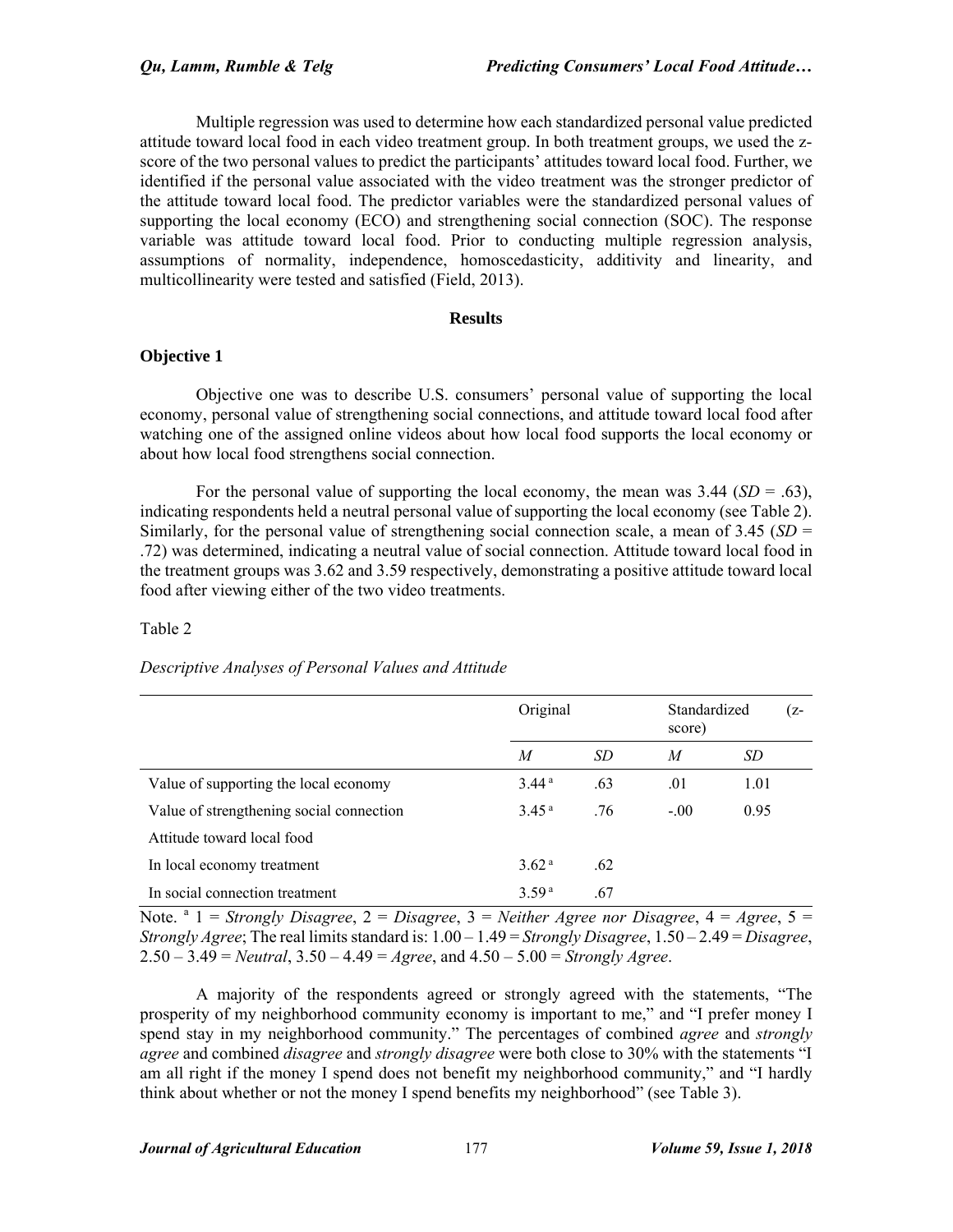## Table 3

## *Personal Values of Supporting the Local Economy Scale (n = 432)*

|                                                                                                          | Level of Agreement/Disagreement |      |             |               |      |
|----------------------------------------------------------------------------------------------------------|---------------------------------|------|-------------|---------------|------|
|                                                                                                          | SD                              | D    | <b>NAND</b> | $\mathcal{A}$ | SА   |
| <b>Statement</b>                                                                                         | $\%$                            | $\%$ | $\%$        | $\%$          | $\%$ |
| The prosperity of my neighborhood community<br>economy is important to me.                               | .5                              | 3.9  | 21.6        | 54.0          | 20.0 |
| I prefer that money I spend stay in my neighborhoo<br>community.                                         | 1.8                             | 3.7  | 26.5        | 50.2          | 17.8 |
| It is important for me to know that the money I<br>spend benefits those in my neighborhood<br>community. | 1.7                             | 6.2  | 31.5        | 46.5          | 14.0 |
| I am concerned about the economy associated with<br>my neighborhood community shrinking.                 | 2.6                             | 13.2 | 35.7        | 35.7          | 12.8 |
| I am all right if the money I spend does not benefit<br>my neighborhood community <sup>a</sup>           | 5.5                             | 23.7 | 40.4        | 24.7          | 5.7  |
| I hardly think about whether or not the money I<br>spend benefits my neighborhood <sup>a</sup>           | 9.9                             | 25.5 | 34.0        | 23.1          | 7.5  |

Note. Scale: <sup>a</sup> Reverse-coded items.

For the personal value of strengthening social connection scale, more than half of the respondents agreed or strongly agreed with the statement, "It is valuable to interact with people whom are different from myself in my neighborhood community," "It is important for me to be able to discuss issues with others in my neighborhood community," and "It is valuable to listen to different opinions from people in my neighborhood community" (see Table 4). About half of respondents disagreed or strongly disagreed with the statements, "I do not see the value of interacting with others in my neighborhood community," and "Social interaction with members of my neighborhood community is irrelevant to me."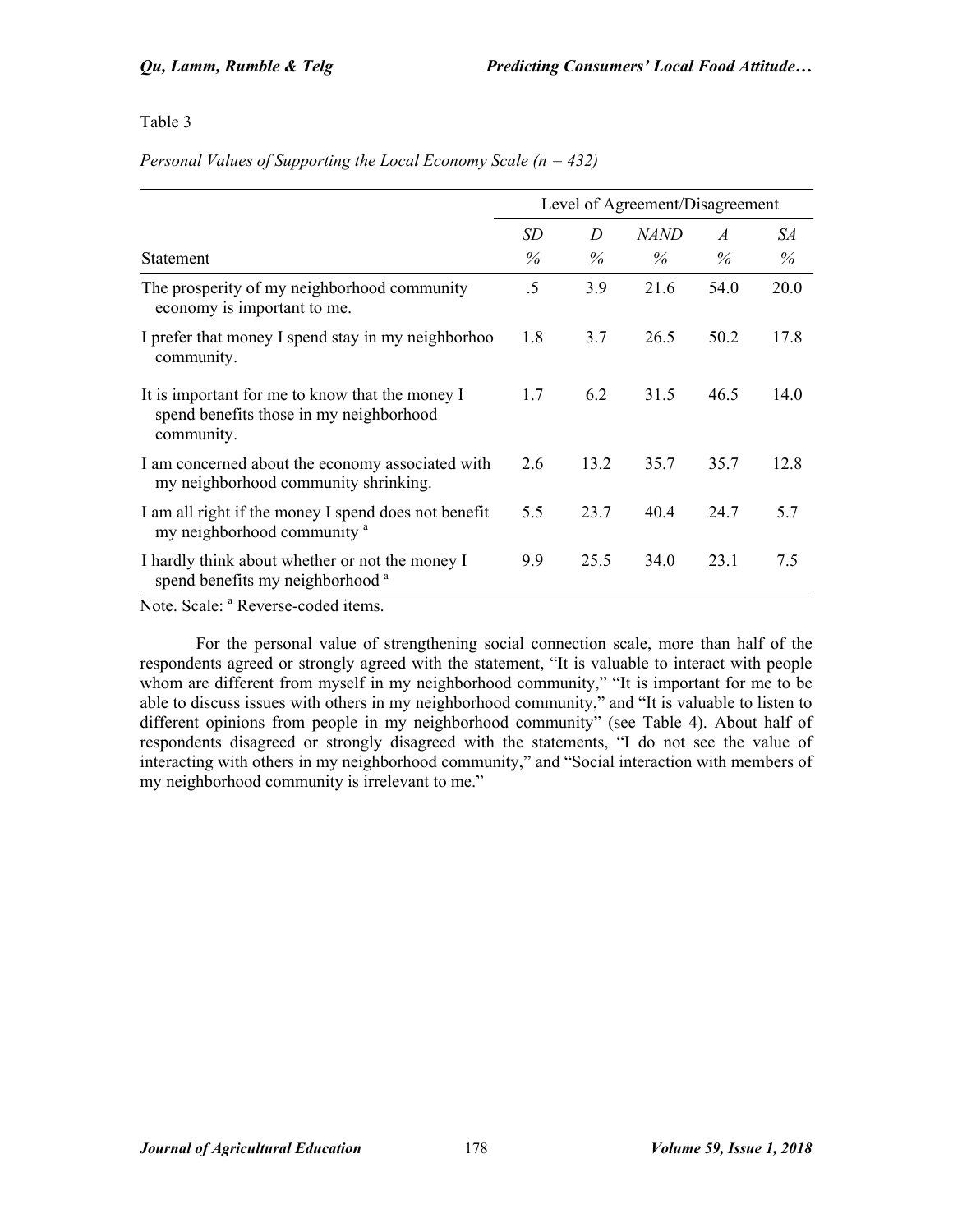Table 4

| Personal Values of Strengthening Social Connection Scale ( $n = 432$ ) |  |  |
|------------------------------------------------------------------------|--|--|
|------------------------------------------------------------------------|--|--|

|                                                                                                          | Level of Agreement/Disagreement |       |                 |      |        |
|----------------------------------------------------------------------------------------------------------|---------------------------------|-------|-----------------|------|--------|
|                                                                                                          |                                 |       | <b>NAND</b>     |      |        |
| <b>Statement</b>                                                                                         | $SD\%$                          | $D\%$ | $\%$            | A%   | $SA\%$ |
| Connecting with the members of my<br>neighborhood community is important to<br>me.                       | 4.1                             | 153   | 34 2            | 374  | 9.1    |
| It is valuable to interact with people who<br>are different from myself in my<br>neighborhood community. | 28                              | 46    | 349             | 46.5 | 11 2   |
| It is important for me to be able to discuss<br>issues with others in my neighborhood<br>community.      | 3.8                             | 123   | 31.5            | 42 2 | 103    |
| It is valuable to listen to different opinions<br>from people in my neighborhood<br>community.           | 2.1                             | 34    | 33.4            | 47.2 | 13.9   |
| I do not see the value of interacting with<br>others in my neighborhood community <sup>a</sup>           | 154                             | 34.7  | 30 <sub>0</sub> | 169  | 29     |
| Social interaction with members of my<br>neighborhood community is irrelevant to<br>me                   | 13.2                            | 32.6  | 26.9            | 10.7 | 6.5    |

Note. Scale: <sup>a</sup> Reverse-coded items.

Table 5 displays the frequencies of attitude toward local food. Zero respondents in the strengthening social connection treatment group strongly disagreed with the statement "I prefer locally produced food than food produced elsewhere," while about 60% in both treatment groups agreed or strongly agreed with the same statement. Similarly, more than 60% of the respondents in both treatment groups agreed or strongly agreed with the statements "Having access to locally produced food is important to me," "I believe consuming locally-produced food has more benefits than consuming non-locally produced food," "It is necessary for people to have access to local food," and "Locally grown food is more appealing to me than non-locally-produced food."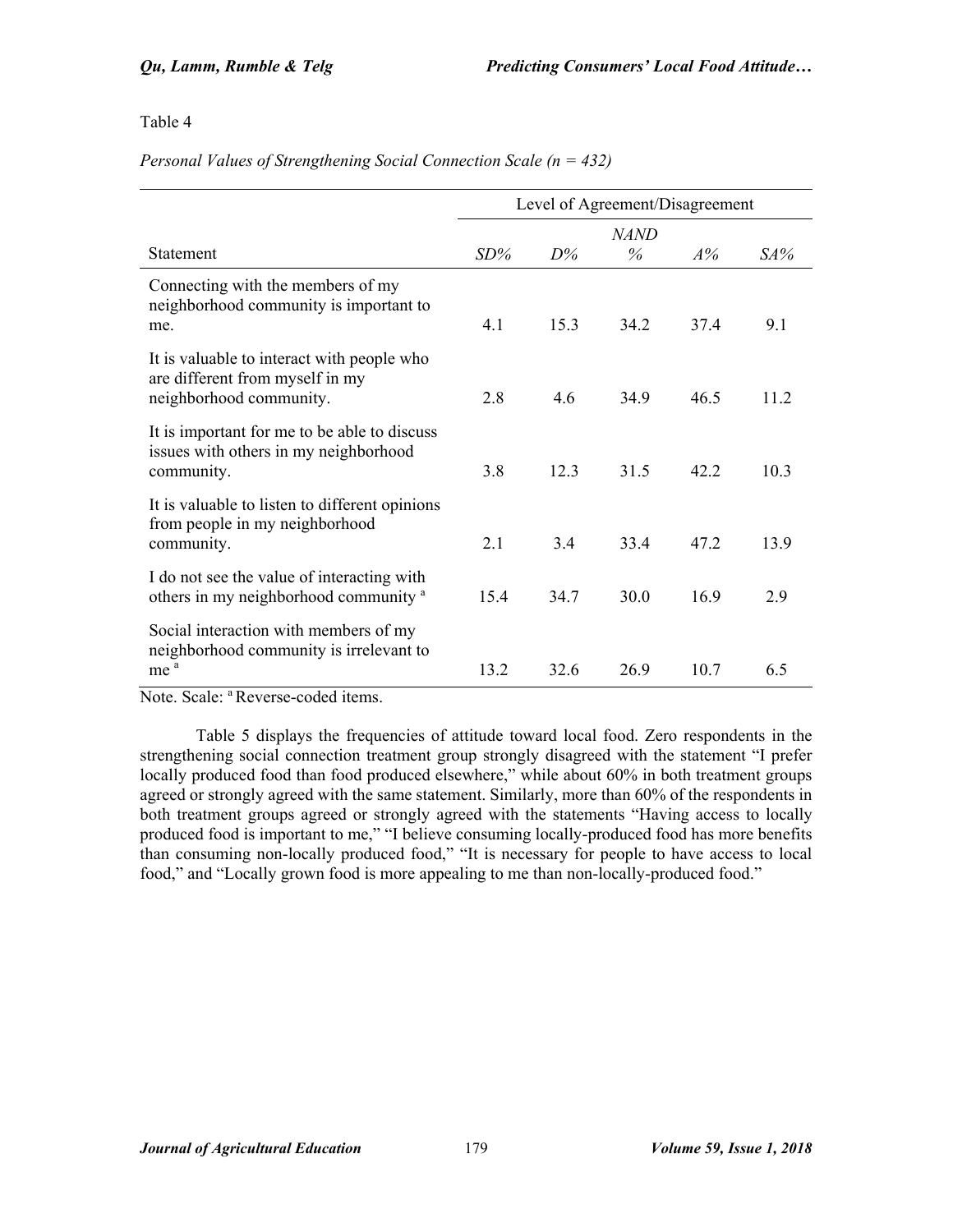# Table 5

## *Attitude Toward Local Food in Each Treatment Group (N = 432)*

|                                                                                                           | <b>SD</b>        | D    | <i>NAND</i> | $\boldsymbol{A}$ | SА   |
|-----------------------------------------------------------------------------------------------------------|------------------|------|-------------|------------------|------|
|                                                                                                           | %                | $\%$ | %           | $\%$             | %    |
| I prefer locally produced food than food produced elsewhere.                                              |                  |      |             |                  |      |
| Local economy treatment ( $n = 215$ )                                                                     | 1.3              | 1.6  | 36.3        | 39.7             | 21.1 |
| Social connection treatment ( $n = 217$ )                                                                 | $\boldsymbol{0}$ | 4.3  | 35.3        | 40.5             | 19.9 |
| Having access to locally produced food is important to me.                                                |                  |      |             |                  |      |
| Local economy treatment                                                                                   | .4               | 2.3  | 36.1        | 45.0             | 16.2 |
| Social connection treatment                                                                               | .3               | 6.4  | 32.7        | 40.5             | 20.1 |
| I believe consuming locally produced food has more benefits than consuming non-locally-<br>produced food. |                  |      |             |                  |      |
| Local economy treatment                                                                                   | 1.1              | 3.2  | 31.4        | 43.6             | 20.8 |
| Social connection treatment                                                                               | 1.3              | 5.9  | 29.7        | 44.2             | 18.9 |
| To me, locally produced food is more valuable than non-locally produced food.                             |                  |      |             |                  |      |
| Local economy treatment                                                                                   | 1.8              | 3.7  | 36.9        | 42.8             | 14.9 |
| Social connection treatment                                                                               | 1.0              | 9.0  | 26.2        | 46.6             | 17.3 |
| It is necessary for people to have access to local food.                                                  |                  |      |             |                  |      |
| Local economy treatment                                                                                   | 1.3              | 4.5  | 29.5        | 45.2             | 19.5 |
| Social connection treatment                                                                               | $\cdot$ .2       | 3.9  | 22.8        | 49.5             | 23.7 |
| Locally grown food is more appealing to me than non-locally-produced food.                                |                  |      |             |                  |      |
| Local economy treatment                                                                                   | 1.1              | 3.7  | 28.8        | 43.1             | 23.3 |
| Social connection treatment                                                                               | .4               | 7.7  | 24.5        | 45.0             | 22.5 |
| Consuming non-local food does not bother me. <sup>a</sup>                                                 |                  |      |             |                  |      |
| Local economy treatment                                                                                   | 3.3              | 21.1 | 32.9        | 32.7             | 10.1 |
| Social connection treatment                                                                               | 3.1              | 10.2 | 30.1        | 48.8             | 7.8  |
| Consuming local food is irrelevant to me. <sup>a</sup>                                                    |                  |      |             |                  |      |
| Local economy treatment                                                                                   | 14.8             | 49.9 | 23.0        | 8.0              | 4.3  |
| Social connection treatment                                                                               | 18.2             | 31.7 | 35.0        | 12.3             | 2.8  |

*Note.* Scale: <sup>a</sup> Items were reverse-coded when attitude index was created.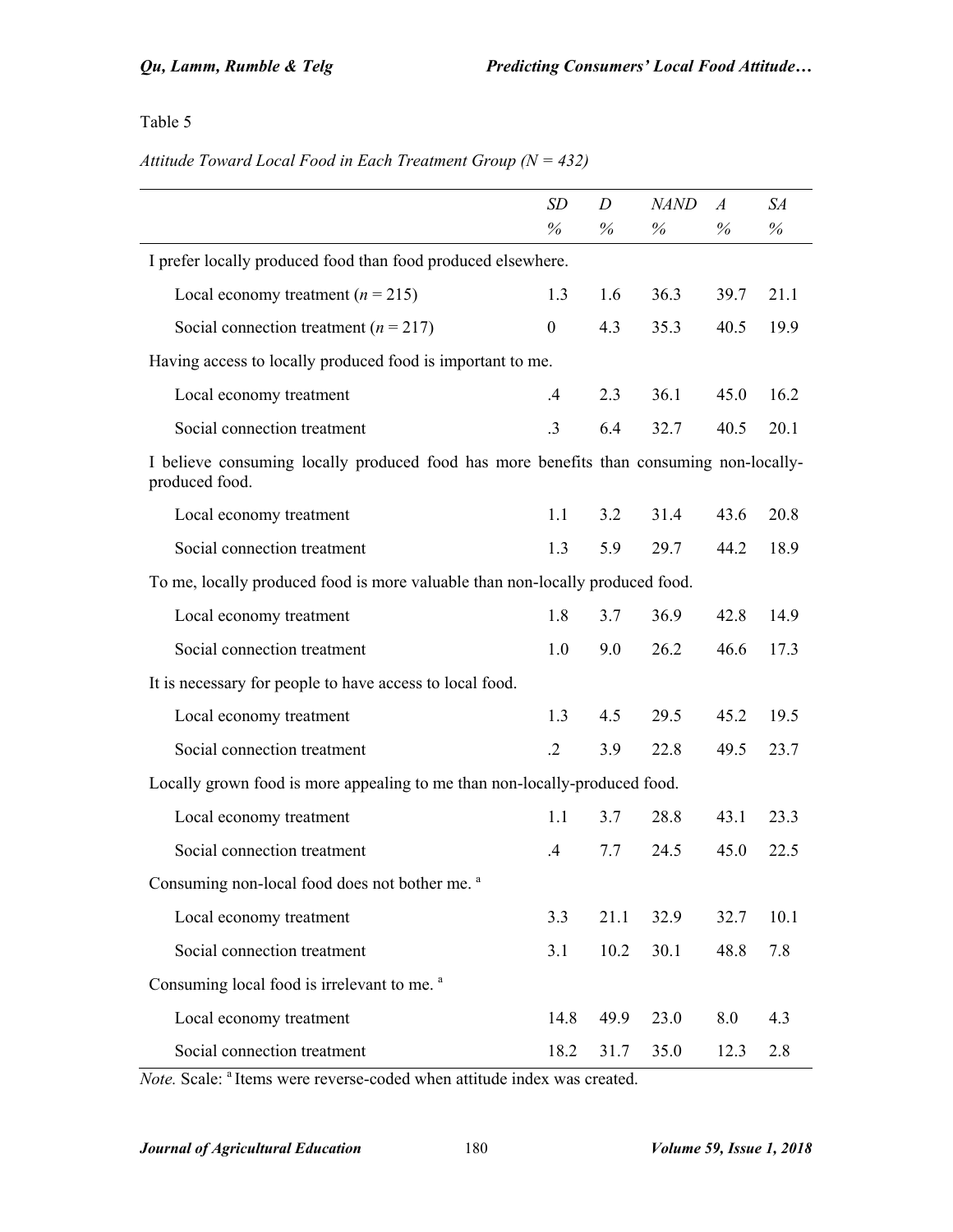# **Objective 2**

Objective two was to determine if U.S. consumers' personal value (supporting the local economy or strengthening social connection) associated with the message frame on their assigned video (an online video featuring local food benefiting local economy; an online video featuring local food benefiting local economy strengthening social connection) predicts their attitudes toward local food.

Results showed U.S. consumers' personal values of supporting the local economy and strengthening social connection significantly predict their attitude toward local food in both video treatment groups (see Table 6).

In the local economy video treatment group, both personal values (supporting the local economy and strengthening social connection) explained 37.4% of the variance of the attitude toward local food. In the social connection video treatment group, both personal values explained 50.9% of the variance of the attitude toward local food.

## Table 6

*Regression Coefficients of the Multiple Linear Regression Model Predicting Attitude Toward Local Food and Total Variance Associated with Attitude Toward Local Food within Each Treatment Group* 

| Group                   | Variables      | B   | t      | $\boldsymbol{p}$ | $R^2$ | <i>Adjusted</i><br>$R^2$ | F      | Model<br>p |
|-------------------------|----------------|-----|--------|------------------|-------|--------------------------|--------|------------|
| Local                   | (Constant)     |     | 107.06 | $.00**$          | .380  | .374                     | 64.89  | $.00**$    |
| Economy<br>Treatment    | Z-value of ECO | .43 | 5.84   | $.00**$          |       |                          |        |            |
|                         | Z-value of SOC | 24  | 3.25   | $.00**$          |       |                          |        |            |
| Social                  | (Constant)     |     | 111.58 | $.00**$          | .513  | .509                     | 113.14 | $.00**$    |
| Connection<br>Treatment | Z-value of ECO | .65 | 10 29  | $.00**$          |       |                          |        |            |
|                         | Z-value of SOC | .09 | 1.46   | .15              |       |                          |        |            |

Within the local economy treatment group, both standardized personal values were significant predictors of respondents' attitudes toward local food (see Table 6). Personal value of supporting the local economy was a stronger predictor of attitudes toward local food than personal value of strengthening social connection for respondents who received the local economy video treatment ( $\beta_{ECO}$  = .43,  $p < .01$ ;  $\beta_{SOC}$  = .24,  $p < .01$ ). Among those receiving the video about how local food strengthens social connections, the personal value of strengthening social connection was not a significant predictor of respondents' attitudes toward local food ( $\beta_{SOC} = .09$ ,  $p = .15$ ), while the personal value of supporting the local economy was significant predictors of attitude toward local food  $(\beta_{ECO} = .65, p < .01)$  (see Table 6).

These results revealed, regardless of which video treatment the respondents viewed, their personal value of supporting the local economy predicted more of their local food attitude than their personal value of strengthening social connection. Because the personal value that associated with the video message frames was not the most significant predictor for the local food attitudes, the hypothesis stating "the personal value that associated with the message frame of the video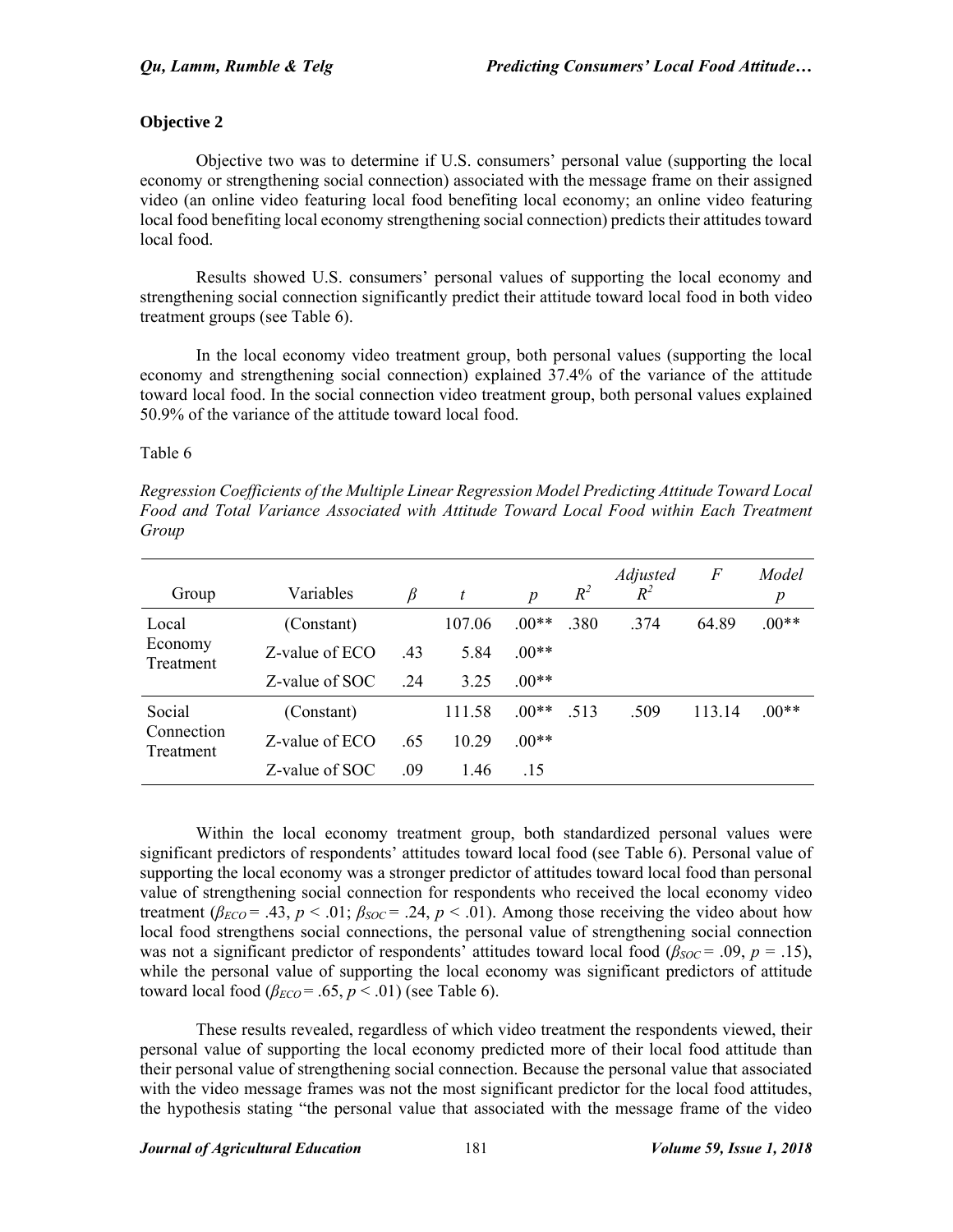treatment was a stronger predictor of attitude toward local food than the other personal value" was rejected.

### **Conclusions**

The findings of this study indicated U.S. consumers held a neutral personal value of supporting the local economy and strengthening social connection. With viewing either video treatment, U.S. consumers' attitudes toward local food were shifted to positive. The personal value of supporting the local economy was a significant predictor of a consumer's attitude toward local food after they were exposed to either video featuring local food's benefits of supporting the local economy or strengthening social connection. Additionally, the personal value of strengthening social connection was also a significant predictor of local food attitude for those who watched the video about how local food supports the local economy, but not a significant predictor of local food attitude for those who watched the video about how local food strengthens social connection. In other words, for those who watched the video presenting local food's benefits on social connection, their attitude toward local food was not driven more by their personal value of strengthening social connection than other personal values. This finding aligned with previous research findings that communication messages about an issue are less effective when individuals already link the issue with their important values (Douglas et al., 1970; Johnson & Eagly, 1989).

These findings demonstrated that the personal value associated with the media frame could be a significant predictor of local food attitude, but may not be the most significant predictor. In fact, the personal value associated with the media frame of a video treatment can even be an insignificant predictor of attitudes toward local food. It also implies that individuals do not rely on their personal values most directly associated with the media message frame to inform their attitudes toward local food. The local economy value—the stronger predictor of local food attitude in both treatment groups—is consistent with previous findings that consumers mainly associate local food with supporting the local economy (Thilmany et al., 2008; Zepeda & Leviten-Reid, 2004). This finding also is consistent with previous studies about values and attitude, which is that a positive attitude can be predicted when communication messages agree with the audience members' values (Hullett, 2002; Maio & Olson,1994)

Additionally, these findings indicate that when an individual's personal value of supporting the local economy increased, videos showing local food's benefits of supporting the local economy or strengthening social connection yielded a more positive attitude toward local food. Agricultural communicators should expect a more favorable local food attitude among people who care more about supporting their local economy if showing them a video demonstrating supporting the local economy or strengthening social connection media frames about local food.

#### **Recommendations**

The message frames about local food benefits on the video treatments did not seem to trigger consumers' corresponding personal values to influence their attitudes toward local food. In fact, results showed personal value of supporting the local economy is a stronger predictor of attitude toward local food, regardless of the local food benefit message frame presented. Therefore, future research should use a qualitative approach to explore the rationale behind this finding. Focus groups should be conducted where participants are shown the two videos and asked to discuss what they think about local food after viewing the videos. Focus group research would provide an opportunity to discover why the personal value of supporting the local economy is the most important when local economy-related information is not even discussed in the social connection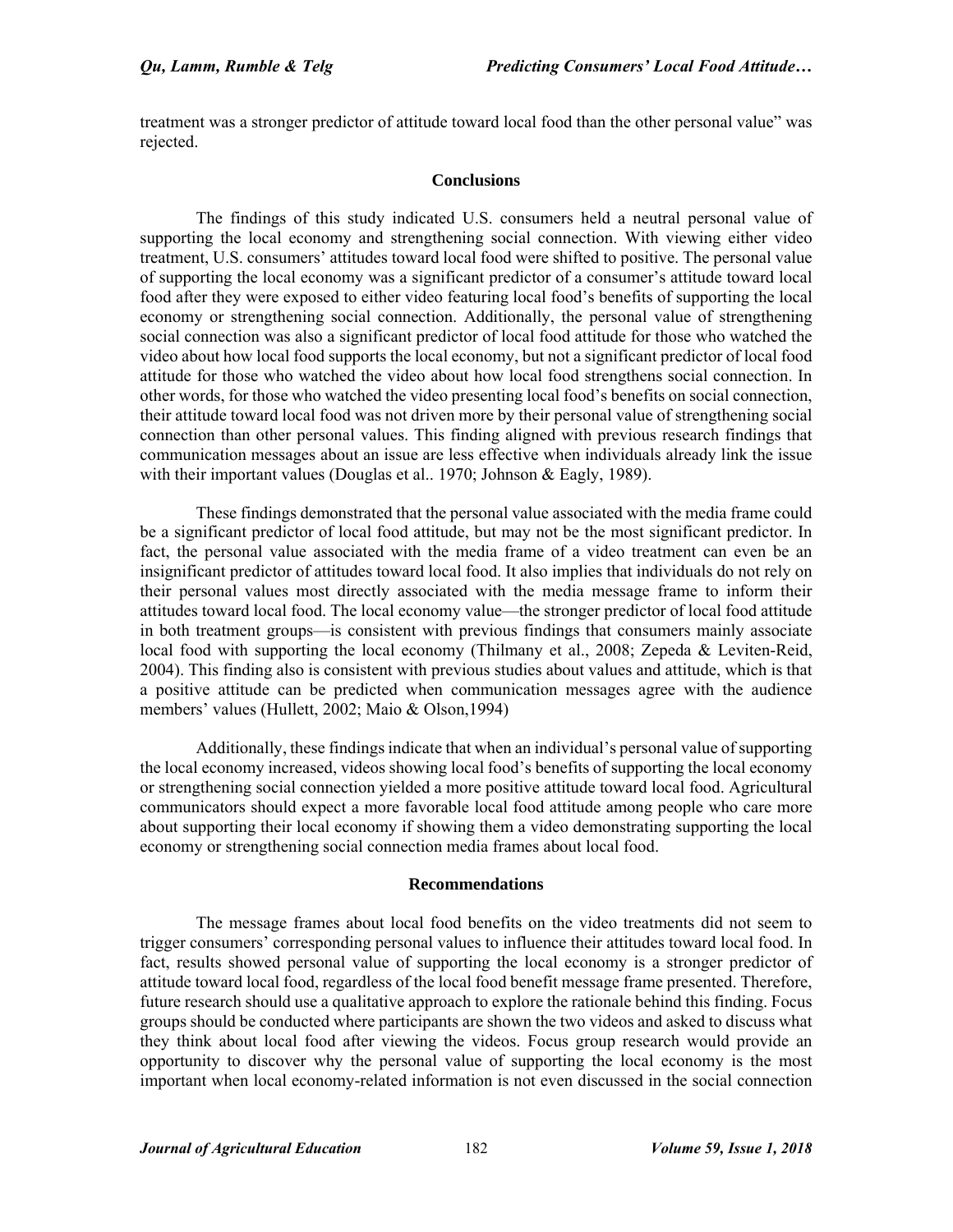video. Such findings would be insightful and help researchers better understand the dynamic between media materials, individuals' values systems, and attitude formation.

This study found the personal value of strengthening social connection does not predict local food attitudes when respondents received the social connection video treatment. More interestingly, the personal value of strengthening social connection did significantly predict local food attitude when the video was about benefits to the local economy, but not the social connection treatment. Future research should use qualitative study to explore if the personal value strengthening of social connection scale in this study accurately measured this personal value.

In addition, the videos should be tested with different populations. For example, testing them with populations who have different levels of experience purchasing local food or individuals who have an agricultural background versus those that do not could be informative. Testing the same video treatment with diverse populations could help to create targeted communication materials about local food to different groups of people.

A major finding from the study was that personal values of supporting local food was a significant predictor of local food attitudes in both video treatment groups. This finding indicated local food attitudes can be expected to increase when personal value of supporting the local economy increases. Because individuals' personal value of supporting the local economy was also found neutral, communication and education strategies should be implemented to increase consumers' local economy values. It is important to recognize value is a stable mental structure that varies little by situation (Hitlin & Piliavin, 2004). Therefore, agricultural communicators should not expect personal values to be modified easily and quickly. Other types of media format or long-term communication or education plans should be studied to examine how to increase consumers' personal values effectively, further increasing consumers' favorable attitudes toward local food. We should also use this approach to explore the connection between personal values and consumers' attitude toward other agricultural issues.

#### **Reference**

- Ahern, M., Brown, C., & Dukas, S. (2011). A national study of the association between food environments and county‐level health outcomes. *The Journal of Rural Health*, *27*(4), 367-379. doi:10.1111/j.1748-0361.2011.00378.x
- Axelrod, R. (1973). Schema theory: An information processing model of perception and cognition. *American Political Science Review*, *67*(04), 1248-1266. doi:10.2307/1956546
- Baker, R., Brick, J. M., Bates, N. A., Battaglia, M., Couper, M P., Denver, J. A., Gile, K. J., & Tourangeau, R. (2013). Report of the AAPOR task force on non-probability sampling. *American Association for Public Opinion Research*. Retrieved at https://www.aapor.org/AAPORKentico/AAPOR\_Main/media/MainSiteFiles/NPS\_TF\_R eport Final 7 revised FNL 6 22 13.pdf
- Belliveau, S. (2005). Resisting global, buying local: Goldschmidt revisited. *Great Lakes Geographer*, *12*(1), 45-53. Retrieved from http://citeseerx.ist.psu.edu/viewdoc/download?doi=10.1.1.573.4490&rep=rep1&type=pdf
- Beus, C. E., & Dunlap, R. E. (1990). Conventional versus alternative agriculture: The paradigmatic roots of the debate. *Rural Sociology*, *55*(4), 590-616. doi:10.1111/j.1549- 0831.1990.tb00699.x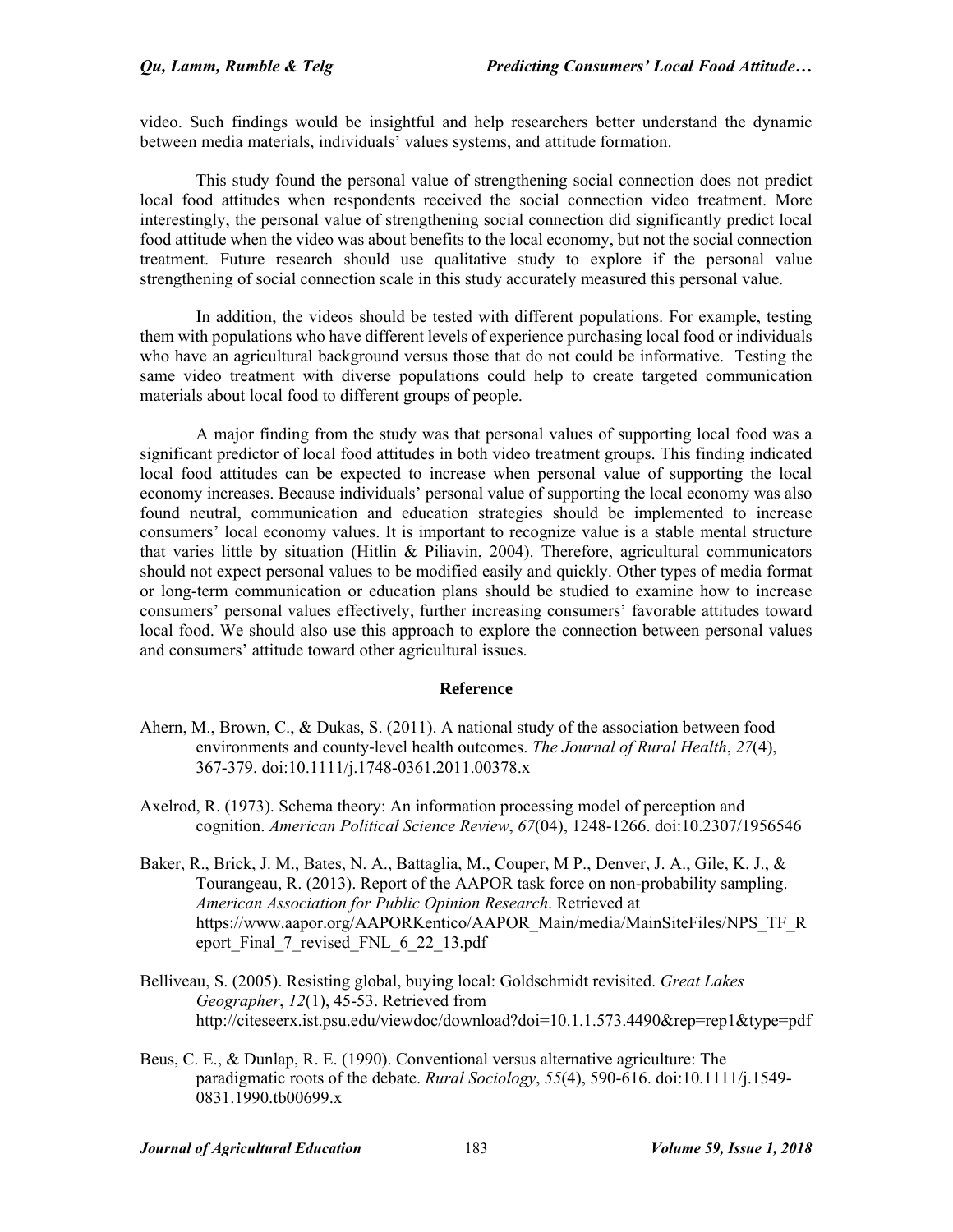- Bianchi, C., & Mortimer, G. (2015). Drivers of local food consumption: A comparative study. *British Food Journal, 117*(9), 2282-2299. doi:10.1108/BFJ-03-2015-0111
- Borowski, C. (2014). *B2B demand generation benchmark*. [Software Advice website]. Retrieved from http://www.softwareadvice.com/resources/demand-generation-benchmark-report-2014/
- Brewer, P. R. (2003). Values, political knowledge, and public opinion about gay rights: A framing-based account. *Public Opinion Quarterly, 67*(2), 173–201. doi:10.1086/374397
- Burgess, S. M. (1992). Personal values and consumer research: An historical perspective. In J. Sheth (ed.), *Research in Marketing*, *11* (pp*.*35-79). Greewich, CT: JAI Press.
- Buttel, F. H., & Gillespie, G. W. (1988). Preferences for crop production practices among conventional and alternative farmers. *American Journal of Alternative Agriculture*, *3*(01), 11-17. doi:10.1017/S088918930000206X
- Buttel, F. H., Gillespie, G. W., Janke, R., Caldwell, B., & Sarrantonio, M. (1986). Reduced-input agricultural systems: Rationale and prospects. *American Journal of Alternative Agriculture*, *1*(02), 58-64. doi:10.1017/S0889189300000898
- Cantril, H., Gaudet, H., & Herzog, H. (1940). *The invasion from Mars.* Princeton, NJ: Princeton University Press.
- Chambers, S., Lobb, A., Butler, L., Harvey, K., & Traill, W. B. (2007). Local, national and imported foods: A qualitative study. *Appetite*, *49*(1), 208-213. doi:10.1016/j.appet.2007.02.003
- Dillman, D. A., Smyth, J. D., & Christian, L. M. (2014). *Internet, phone, mail, and mixed-mode surveys: the tailored design method*. Hoboken, New Jersey: John Wiley & Sons.
- Douglas, D. F., Westley, B. H., & Chaffee, S. H. (1970). An information campaign that changed community attitudes. *Journalism Quarterly, 47*(3), 479-492. Retrieved from http://search.proquest.com/openview/ce9a0417686bc1676f4fcec6c88f9d8e/1?pqorigsite=gscholar
- Druckman, J. N. (2001). The implications of framing effects for citizen competence. *Political Behavior, 23*(3), 225-256. doi:10.1023/A:1015006907312
- Druckman, J. N. (2004). Political preference formation: Competition, deliberation, and the (ir) relevance of framing effects. *American Political Science Review*, *98*(04), 671-686. doi:10.1017/S0003055404041413
- Druckman, J. N., & Nelson, K. R. (2003). Framing and deliberation: How citizens' conversations limit elite influence. *American Journal of Political Science*, *47*(4), 729-745. doi:10.1111/1540-5907.00051
- DuPuis, E. M., & Goodman, D. (2005). Should we go "home" to eat?: Toward a reflexive politics of localism. *Journal of Rural Studies, 21*(3), 359-371. doi:10.1016/j.jrurstud.2005.05.011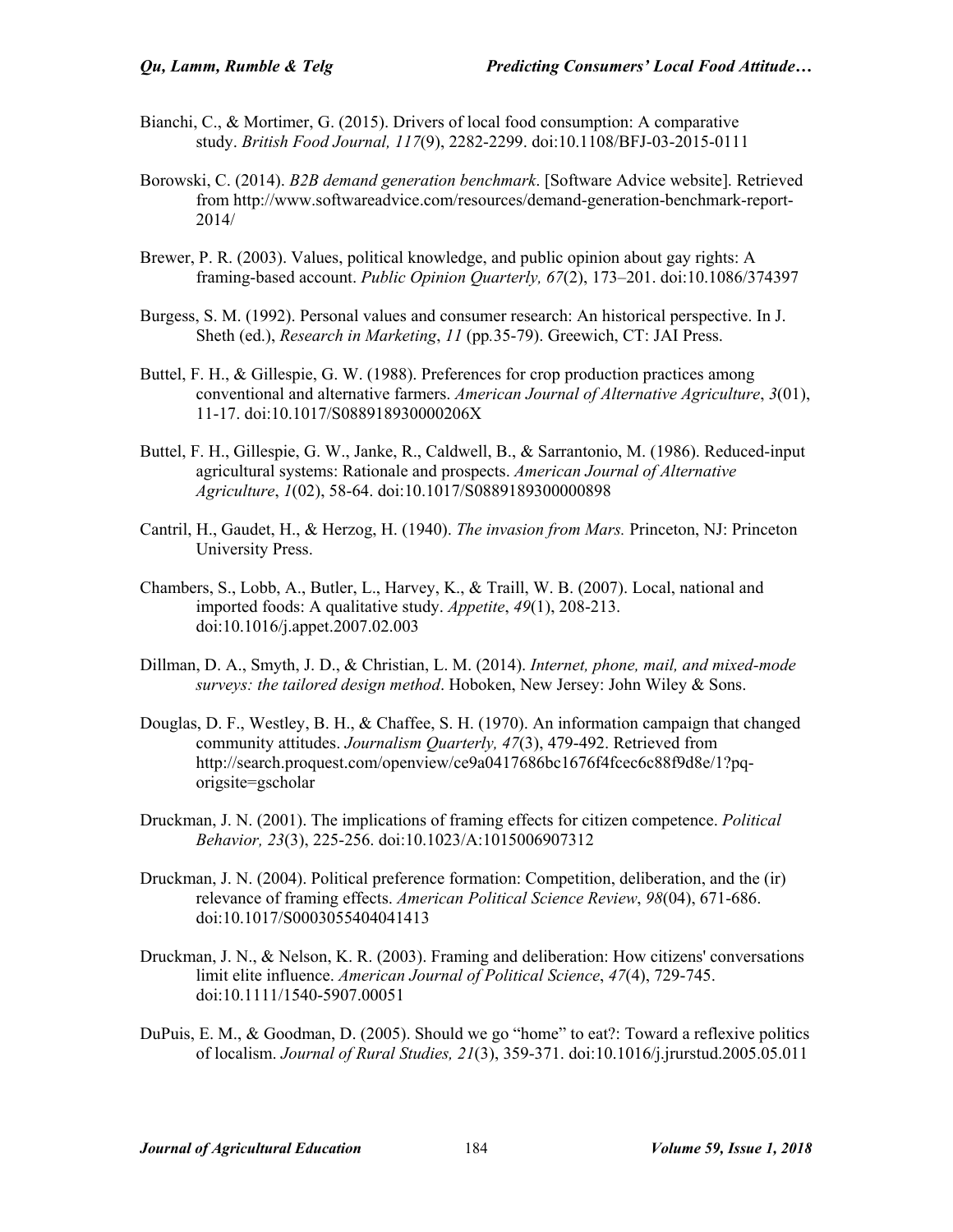- Eagly, A. H., Chaiken, S. (1995). Attitude strength, attitude structure, and resistance to change. In R. E. Petty & J. A. Krosnick (Eds.), *Attitude strength: Antecedents and consequences*. Hillsdale, NJ: Erlbaum.
- Edwards-Jones, G. (2010). Does eating local food reduce the environmental impact of food production and enhance consumer health? *Proceedings of the Nutrition Society 69*(4): 582-591. doi: 10.1017/S0029665110002004
- Feenstra, G. W. (2002). Creating space for sustainable food systems: Lessons from the field. *Agriculture and Human Values, 19*(2), 99-106. Retrieved from http://www.jhsph.edu/research/centers-and-institutes/johns-hopkins-center-for-a-livablefuture/\_pdf/projects/FPN/academic\_literature/Creating\_space\_for\_sustainable\_food\_syst ems Lessons from the eld.pdf
- Field, A. (2013). *Discovering statistics using IBM SPSS statistics*. Los Angeles: Sage.
- Godette, S. K., Beratan, K., & Nowell, B. (2015). Barriers and facilitators to local food market development: A contingency perspective. *Journal of Agriculture, Food Systems, and Community Development, 5*(3), 79–96. doi.org/10.5304/jafscd.2015.053.012
- Goffman, E. (1974). *Frame analysis: An essay on the organization of experience*. Harvard University Press.
- Goodwin, J. N. (2013). *Local Choice*. PIE2011/12-17. Gainesville, FL: University of Florida/IFAS Center for Public Issues Education.
- Gracia, A., & Albisu, L. M. (2001). Food consumption in the European Union: Main determinants and country differences. *Agribusiness*, *17*(4), 469-488. doi:10.1002/agr.1030
- Gravetter, F., & Forzano, L. A. (2015). *Research methods for the behavioral sciences*. Stanford, CT: Cengage Learning.
- Hagerty, S. P. (2008). *An examination of the uses and gratification of YouTube.* (Master's Thesis). Retrieved from ETD Theses and Dissertations. Available at: http://gradworks.umi.com/14/59/1459930.html
- Haider-Markel, D. P., & Joslyn, M. R. (2001). Gun policy, opinion, tragedy, and blame attribution: The conditional influence of issue frames. *The Journal of Politics, 63*(2), 520- 543. doi:10.1111/0022-3816.00077
- Heider, F. (1959). *The psychology of interpersonal relations* (2nd ed.). New York: Wiley.
- Hinrichs, C. C. (2003). The practice and politics of food system localization. *Journal of Rural Studies, 19*(1), 33-45. doi:10.1016/S0743-0167(02)00040-2
- Hitlin, S., & Piliavin, J. A. (2004). Values: Reviving a dormant concept. *Annual Review of Sociology*, *30*, 359–393. DOI: 10.1146/annurev.soc.30.012703.110640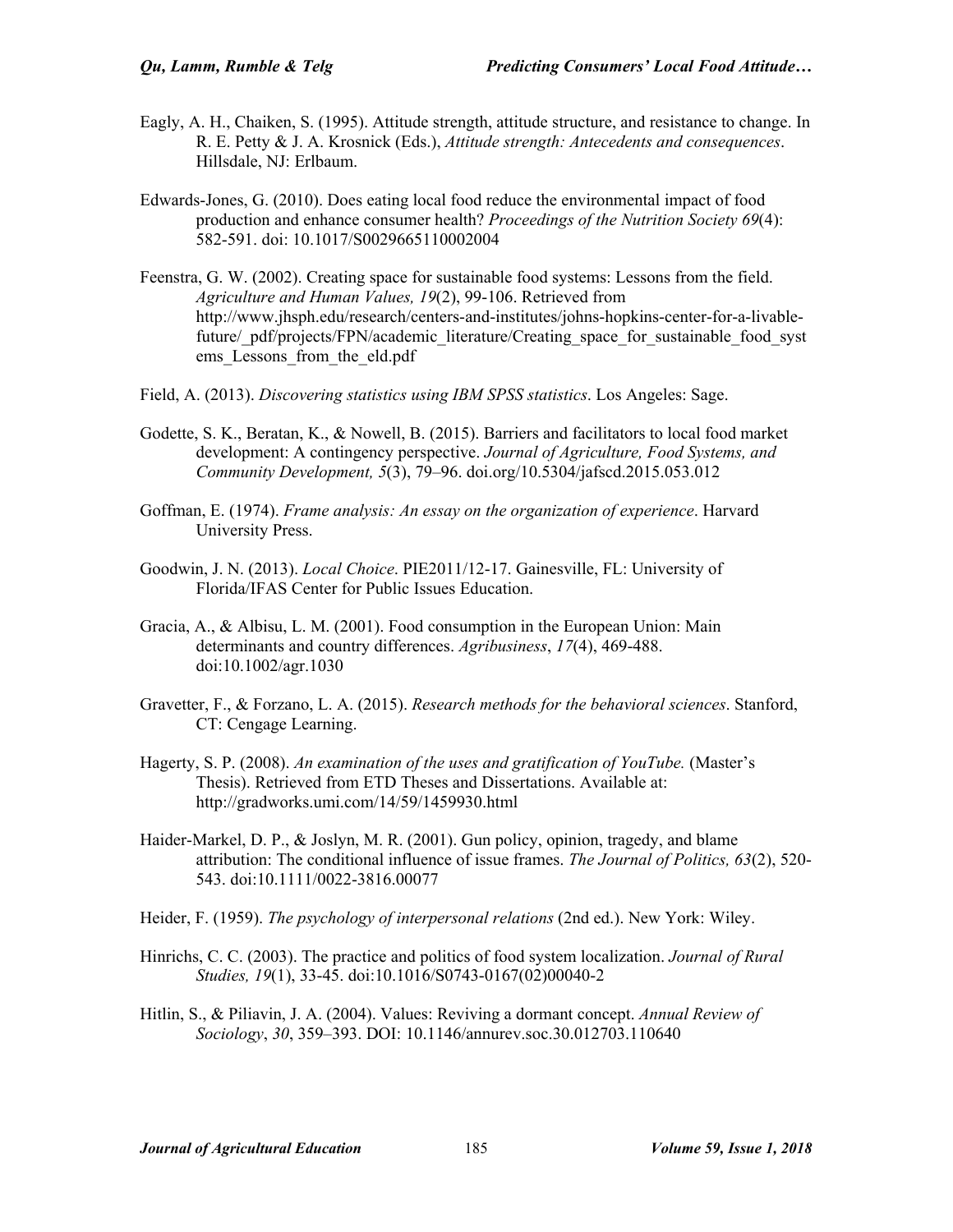- Honkanen, P., Verplanken, B., & Olsen, S. O. (2006). Ethical values and motives driving organic food choice. *Journal of Consumer Behaviour*, *5*(5), 420-430. doi:10.1016/j.appet.2013.05.024
- Hullett, C. (2002). Charting the process underlying the change of value-expressive attitudes: The importance of value-relevance in predicting the matching effect. *Communication Monographs, 69*(2), 158-178. doi:10.1080/714041711
- Ilbery, B., & Maye, D. (2006). Retailing local food in the Scottish–English borders: A supply chain perspective. *Geoforum*, *37*(3), 352-367. doi:10.1016/j.geoforum.2005.09.003
- Johnson, B. T., & Eagly, A. H. (1989). Effects of involvement on persuasion: A meta-analysis. *Psychological Bulletin, 106*(2), 290-314. doi:10.1037/00332909.106.2.290
- Johnston, J., & Baker, L. (2005). Eating outside the box: FoodShare's good food box and the challenge of scale. *Agriculture and Human Values, 22*(3), 313-325. doi:10.1007/s10460- 005-6048-y
- Kato, Y. (2014). Gardeners, locavores, hipsters, and residents: An alternative local food market's potential for "community" building. *Journal of Agriculture, Food Systems, and Community Development, 5*(1), 145–159. http://dx.doi.org/10.5304/jafscd.2014.051.013
- Ketchum & Maslansky. (2013). From the farm belt to Facebook and beyond: America's farmers and ranchers are leading the food dialogues. *Public Relations Society of America*. Retrieved from http://cite.nwmissouri.edu/ic/29- 460/2013 SilverAnvils/From The Farm Belt to Facebook and Beyond America.pdf
- Knorr, D. W., & Watkins, T. R. (1984). *Alterations in food production*. New York: Van Nostrand Reinhold.
- Lake, D., Sisson, L., & Jaskiewicz, L. (2015). Local food innovation in a world of wicked problems: The pitfalls and the potential. *Journal of Agriculture, Food Systems, and Community Development, 5*(3), 13–26. http://dx.doi.org/10.5304/jafscd.2015.053.002
- Maio, G., & Olson, J. (1994). Value attitude-behavior relations: The moderating role of attitude functions. *British Journal of Social Psychology, 33*(3), 301-312. doi:10.1111/j.2044- 8309.1994.tb01027.x
- Martinez, S., Hand, M., Pra, M. D., Pollack. S., Ralston, L., Smith, T…. Newman, C. (2010). Local food systems: Concepts, impacts, and issues. (Economic Research Report No. 97). Retrieved from http://www.ers.usda.gov/media/122868/err97\_1\_.pdf
- Morris, C., & Buller, H. (2003). The local food sector: A preliminary assessment of its form and impact in gloucestershire. *British Food Journal, 105*(8), 559-566. doi:10.1108/00070700310497318
- Neisser, U. (1976). *Cognition and reality*. San Francisco: Freeman.
- Nelson, T. E., Clawson, R. A., & Oxley, Z. M. (1997). Media framing of a civil liberties conflict and its effect on tolerance. *American Political Science Review*, *91*(03), 567-583. doi:http://dx.doi.org/10.2307/2952075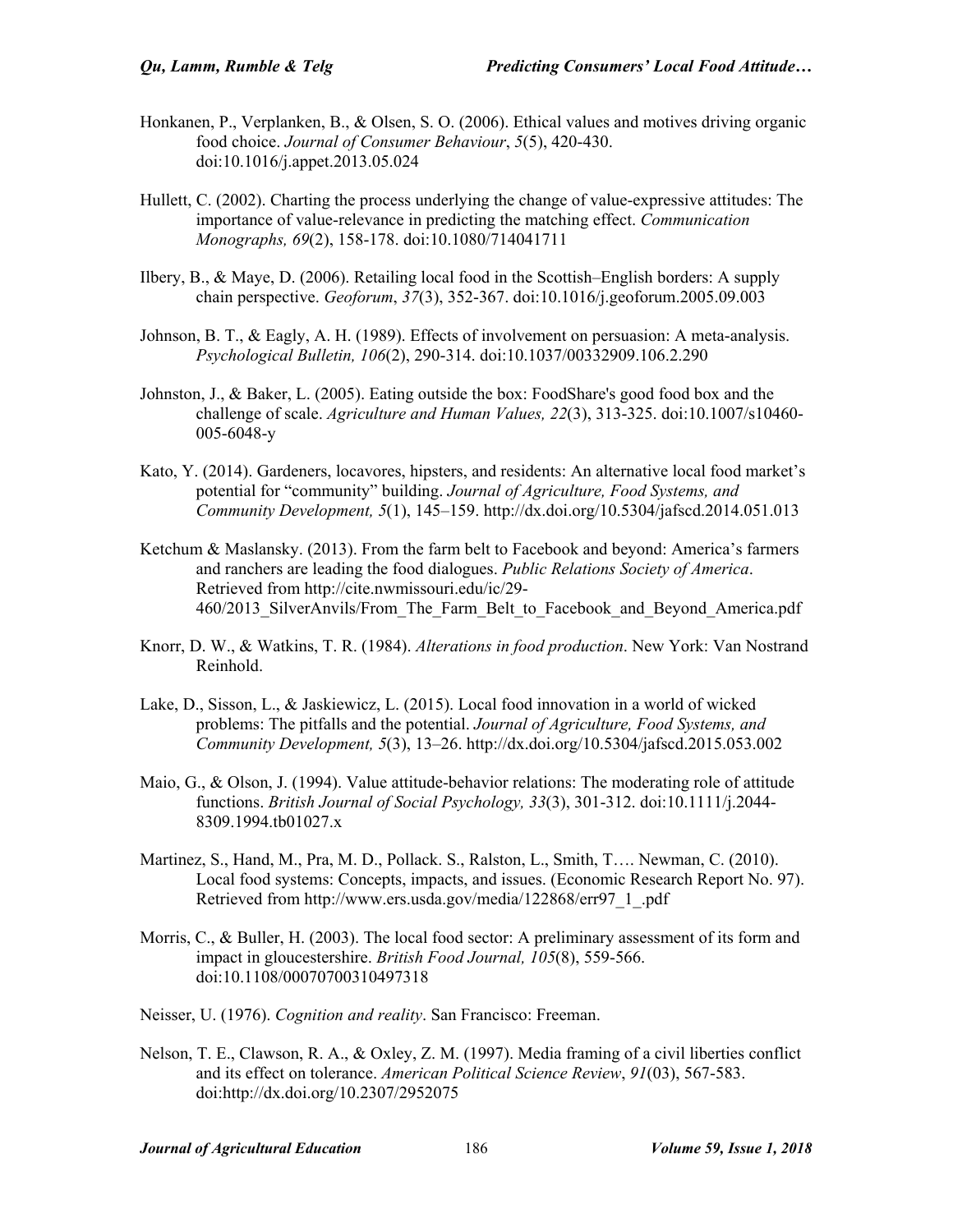- Norberg-Hodge, H., Merrifield, T., & Gorelick, S. (2002). *Bringing the food economy home: Local alternatives to global agribusiness.* London: Zed Books.
- Parr, D. M., Trexler, C. J., Khanna, N. R., & Battisti, B. T. (2007). Designing sustainable agriculture education: Academics' suggestions for an undergraduate curriculum at a land grant university. *Agriculture and Human Values, 24*(4), 523-533. doi:10.1007/s10460- 007-9084-y
- Perrett, A., & Jackson, C. (2015). Local food, food democracy, and food hubs. *Journal of Agriculture, Food Systems, and Community Development, 6*(1), 7-18. doi.org/10.5304/jafscd.2015.061.003
- Petty, R. E., Brinol, P., & Priester, J. R., (2009). Mass media attitude change: Implications of the elaboration likelihood model of persuasion. In J. Bryant & M. B. Oliver (Eds.), *Media effects: Advances in theory and research* (pp. 125-164). New York: Routledge.
- Qu, S., Roper, C. G., & Rumble, J. N. (2014*). Connecting Florida specialty crops and Florida K-12 schools: Interview report.* PIE2012/13-12B. Gainesville, FL: University of Florida/IFAS Center for Public Issues Education.
- Ramírez, C. Z., & Verkuyten, M. (2011). Values, media framing, and political tolerance for extremist groups. *Journal of Applied Social Psychology, 41*(7), 1583-1602. doi:10.1111/j.1559-1816.2011.00775.x
- Roberts, T.G., Harder, A., & Brashears, M. T. (Eds). (2016). *American Association for Agricultural Education national research agenda: 2016-2020.* Gainesville, FL: Department of Agricultural Education and Communication. Retrieved from http://aaaeonline.org/resources/Documents/AAAE\_National\_Research\_Agenda\_2016-2020.pdf
- Rokeach, M. (1973). *The nature of human values* (Vol. 438). New York: Free press.
- Saarinen, K., Jantunen, J., & Haahtela, T. (2010). Birch pollen honey for birch pollen allergy–a randomized controlled pilot study. *International archives of allergy and immunology*, *155*(2), 160-166. doi:10.1159/000319821
- Salois, M. J. (2012). Obesity and diabetes, the built environment, and the 'local' food economy in the United States, 2007. *Economics & Human Biology*, *10*(1), 35-42. doi:10.1016/j.ehb.2011.04.001
- Scheufele, D. A. (1999). Framing as a theory of media effects. *Journal of Communication*, *49*(1), 103-122. doi:10.1111/j.1460-2466.1999.tb02784.x
- Scheufele, D. A. (2000). Agenda-setting, priming, and framing revisited: Another look at cognitive effects of political communication. *Mass Communication & Society*, *3*(2-3), 297-316. doi:10.1207/S15327825MCS0323\_07
- Scheufele, D. A., & Iyengar, S. (2012). The state of framing research: A call for new directions. In K. Kenski & K. H. Jamieson (Eds.), *The Oxford handbook of political communication theories.* New York, NY: Oxford University Press